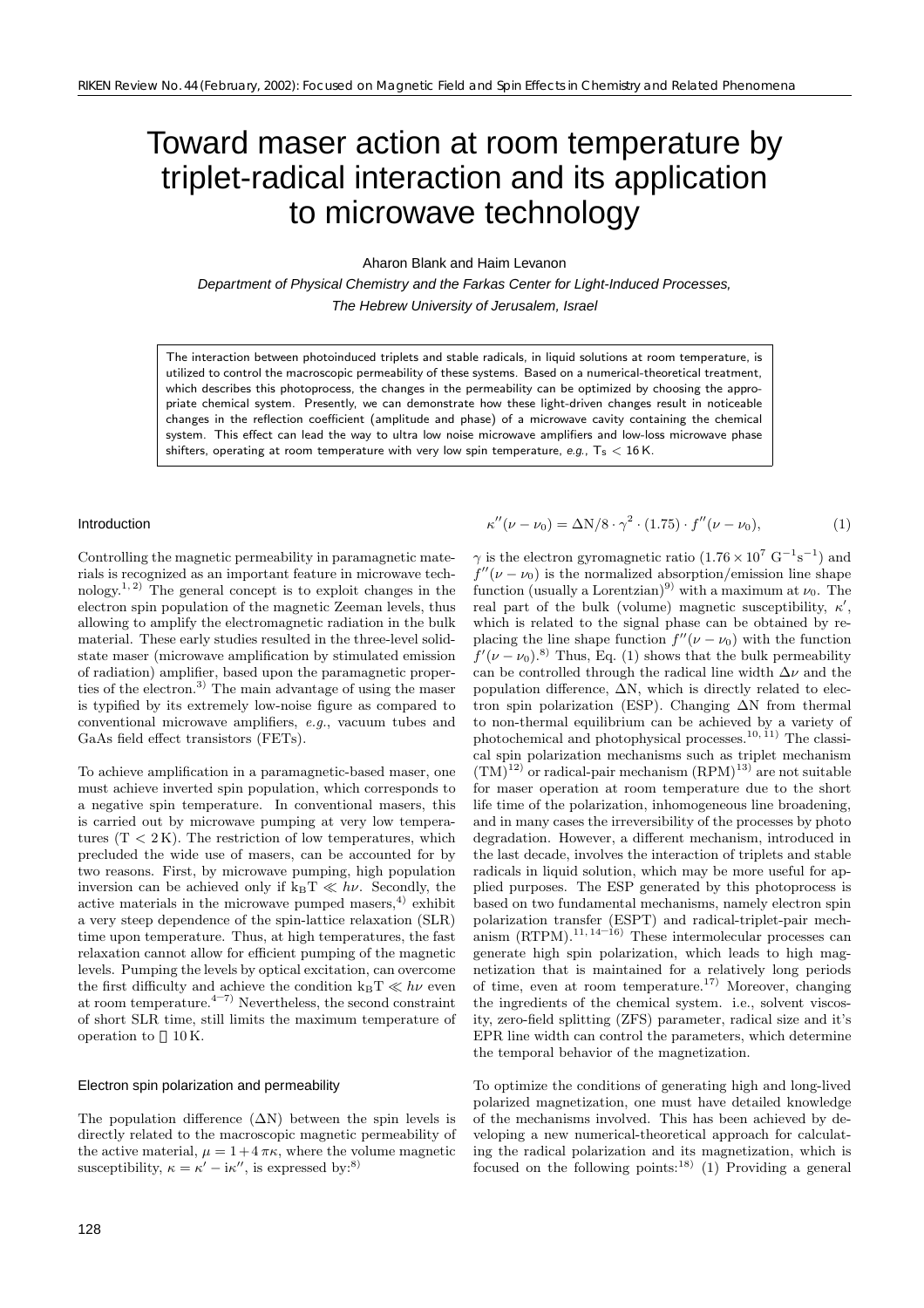

Fig. 1. Experimental temporal behavior (dashed line) of the magnetic susceptibility normalized to the thermal susceptibility,  $\kappa^{\prime\prime}/\kappa^{\prime\prime}_\mathrm{eq}$ , and the corresponding calculated curve (solid line) resulting from the numerical solution.<sup>18)</sup> The measurement was carried out with a BDPA radical and tetraphenylporphyrin triplet. The figure shows the relatively long lifetime of the phenomenon (several hundreds of  $\mu$ s at room temperature) and the high ESP achieved (more than 10 times the thermal polarization).

treatment taking into account low and high solvent viscosities, in which the radical polarization is generated by the encounters of polarized or non-polarized triplets with polarized or non-polarized radicals. The case of having a polarized radical, prior to the encounter, is of importance. In some recent experiments, the radical exhibited a very long spin-lattice relaxation (SLR) time  $(T_1^R > 100 \,\mu s)$ . In this case, the encounters of triplets and polarized radicals should affect both the ESPT and RTPM processes. For example, a possibility not discussed in the past is the interaction of a polarized radical and a non-polarized triplet, where the polarization transfer is likely to occur preferentially from the radical to the triplet. Moreover, the involvement of polarized radicals may affect the efficiency of RTPM; (2) When the encounter time is comparable to the triplet's SLR time, an additional factor is considered. It is related to the spin relaxation of the triplets and radicals, which occurs during the encounter and results in a decrease of the radical polarization after separation; (3) As shown qualitatively,<sup>17)</sup> RTPM polarization is generated even when the triplet quenching by the radical is not complete. The efficiency of the triplet quenching is related to that of the excited doublet depletion and evidently, will affect the overall radical magnetization. In other words, efficient triplet quenching may lead to high radical polarization in a single encounter, but at the same time it will reduce very fast the triplet population and decrease the overall radical magnetization. Thus, the influence of triplet quenching efficiency on the resulting radical polarization and magnetization is also considered; and (4) In addition to the calculation of the radical polarization, a detailed kinetic model, which predicts the time evolution of the radical magnetization, provides the final step in the theoretical treatments.

An example for the calculated results of the magnetization time dependence is given in Fig. 1. These theoretical predictions enabled us to choose the best set of parameters, such as the triplet, radical and solvent viscosity, in order to optimize the radical's polarization and magnetization.

## The application of ESP to microwave devices

Achieving high polarization for a long period of time, allowed



Fig. 2. Time dependence of the reflection coefficient, measured for the system of trityl radical and etioporphyrin triplet. To maximize the degree of polarization (ESP) and to optimize the changes in the cavity s reflection coefficient, a specially designed dielectric cavity was employed to achieve high values of  $Q_1$  and  $\eta$  (see Eq. 3).

us to demonstrate a preliminary device operating at room temperature, based on a chemical system, which upon photo excitation exhibits an ESP effect.<sup>19)</sup> With this prototype we could change the amplitude and phase of the loaded cavity's reflection coefficient  $(P_{ref})$  due to photoinduced permeability changes of the chemical system (Fig. 2). Currently, we have achieved a change of –25% in the reflected wave, relative to the impinging wave.

The experimental results of Fig. 2 can be discussed through the relation between reflection coefficient,  $P_{ref}$ , and the permeability,  $\mu$ . For a nearly critically coupled cavity, and within the first-order approximation of small changes in the reflected power,  $\Delta P_{\text{ref}}$ , one obtains:<sup>20)</sup>

$$
\frac{\Delta P_{\text{ref}}}{P_0} = \pm i0.193 \cdot 4\pi \cdot \kappa \eta Q_c = \pm 0.193 \cdot 4\pi \cdot \eta Q_c |\kappa| e^{i\varphi}.
$$
\n(2)

 $\Delta P_{\text{ref}}$  is a complex number whose phase is related to the cavity's coupling properties and the radical's ESP mode (absorption or emission),  $P_0$  is the incident microwave power on the cavity,  $\eta$  is the filling factor of the illuminated sample,<sup>20)</sup>  $\varphi = \arctan (\kappa'/\kappa'')$ , and  $Q_c$  is the quality factor of the cavity with the sample. Inserting all the system parameters into Eq. (2) results in the calculated change of  $\Delta P_{ref}/P_0 = 0.3$ for the cavity we employed, at room temperature. This value fits well with the experimental findings shown in Fig. 2, which shows a change of –0.25 in  $\Delta P_{ref}$  of the cavity. In addition to the amplitude change of  $P_{ref}$ , a phase change of  $-30°$  was measured.

For maser action, the threshold value requires that the amplification due to  $\kappa''$  should be larger than the dielectric losses, i.e., $^{8)}$ 

$$
\kappa'' > (4\pi \cdot \eta \cdot Q_{\rm L})^{-1},\tag{3}
$$

where  $1/Q_L = 1/Q_c + 1/Q_{ex}$  and  $Q_{ex}$  corresponds to additional losses of power delivered to the external load.8) Further improvements of the cavity's filling factor and of the chemical system, may close the gap between the current performance and the required one for achieving this threshold (a factor of 4).